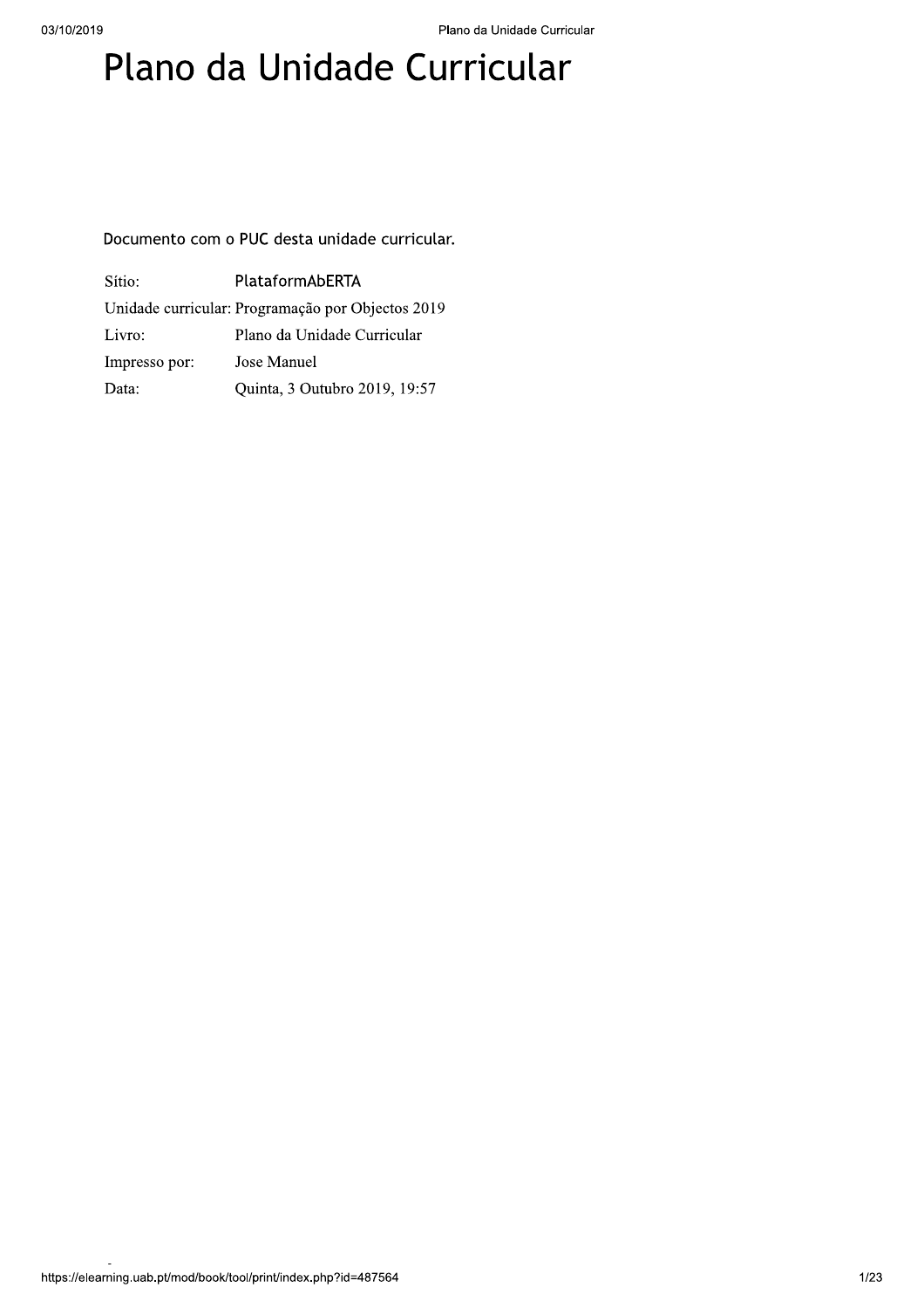## Índice

PUC- Plano da Unidade Curricular

**PUC** 

- 1. A Unidade Curricular
- 2. Competências
- 3. Roteiro
- 4. Metodologia
- 5. Recursos
- 6. Avaliação
- 6.1. Cartão de Aprendizagem
- 6.2. Calendário de avaliação contínua
- 7. Plano de Trabalho
- 7.1. Primeiro mês
- 7.2. Segundo mês
- 7.3. Terceiro mês
- 7.4. Quarto mês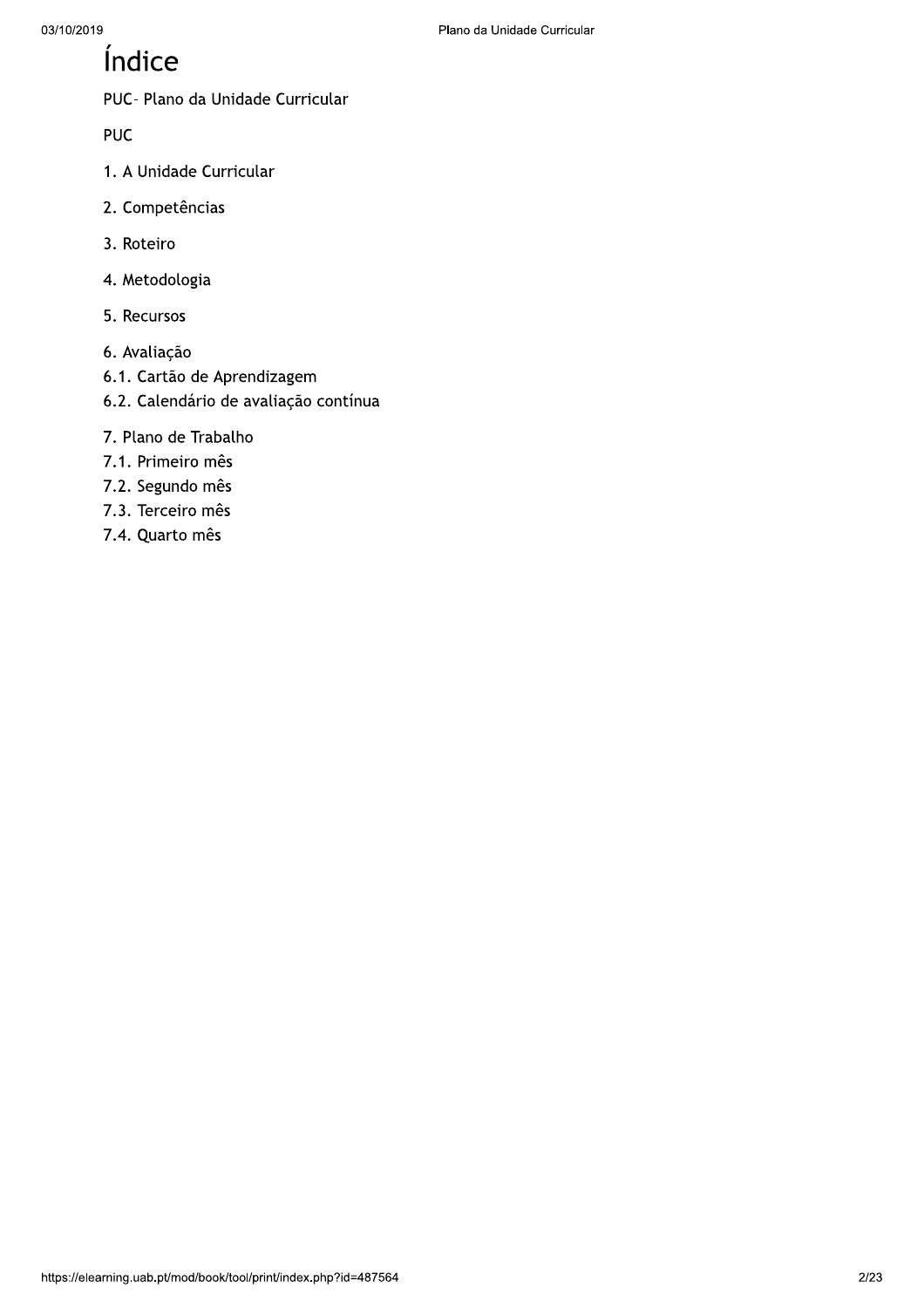# PUC- Plano da Unidade Curricular

|                                      | UNIDADE CURRICULAR [21093] |  |
|--------------------------------------|----------------------------|--|
|                                      |                            |  |
|                                      |                            |  |
|                                      |                            |  |
| Docente(s): Elizabeth Simão Carvalho |                            |  |
|                                      |                            |  |
| Ano Letivo: 2019/2020                |                            |  |
|                                      |                            |  |
|                                      |                            |  |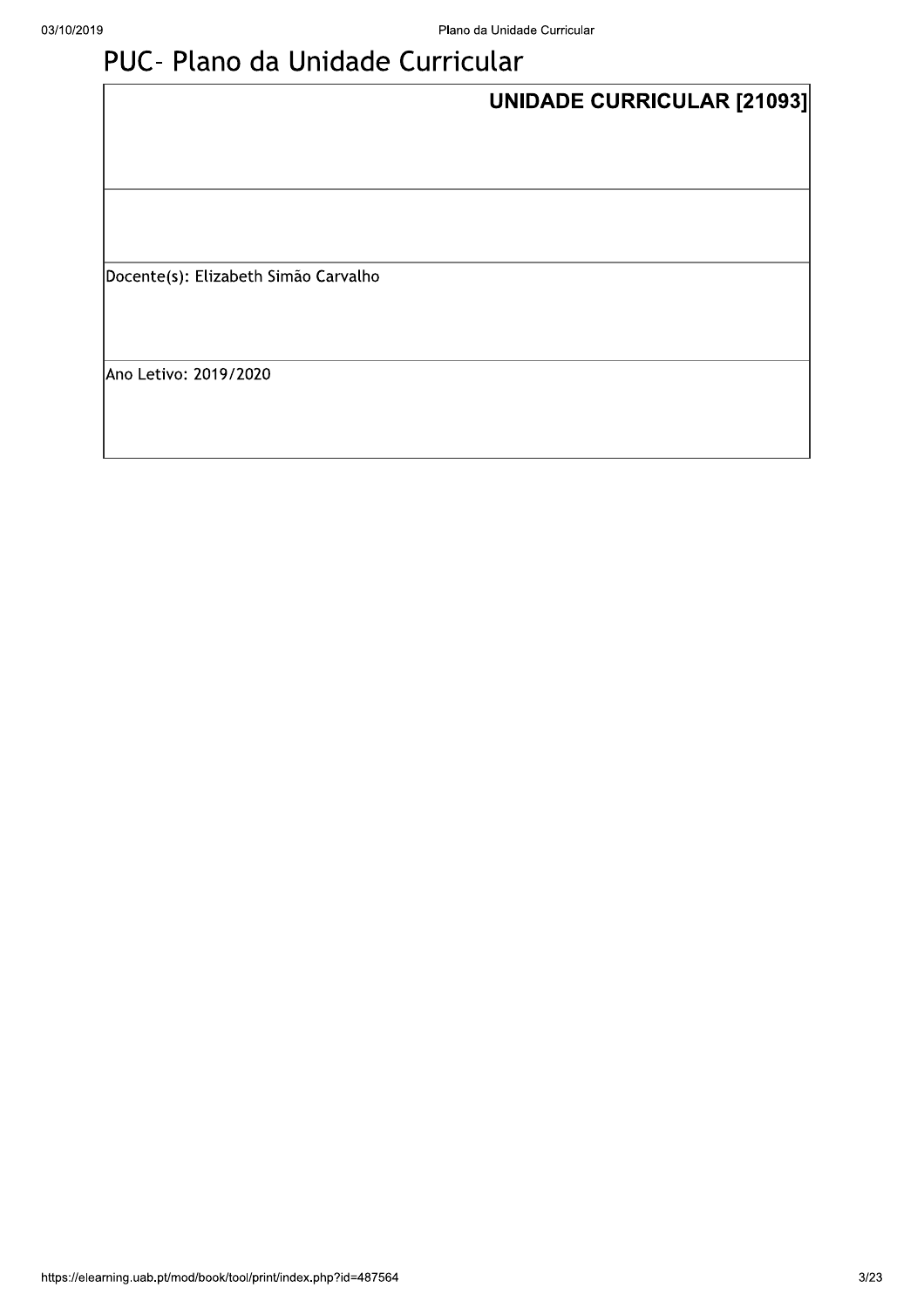Plano da Unidade Curricular<br>
Dispute é O PUC?<br>
O PUC constitui um documento que visa orientar o processo de aprendizagem do estudante ao longo da<br>
Unidade Curricular a que se refere. É por isso um guião que requer uma leit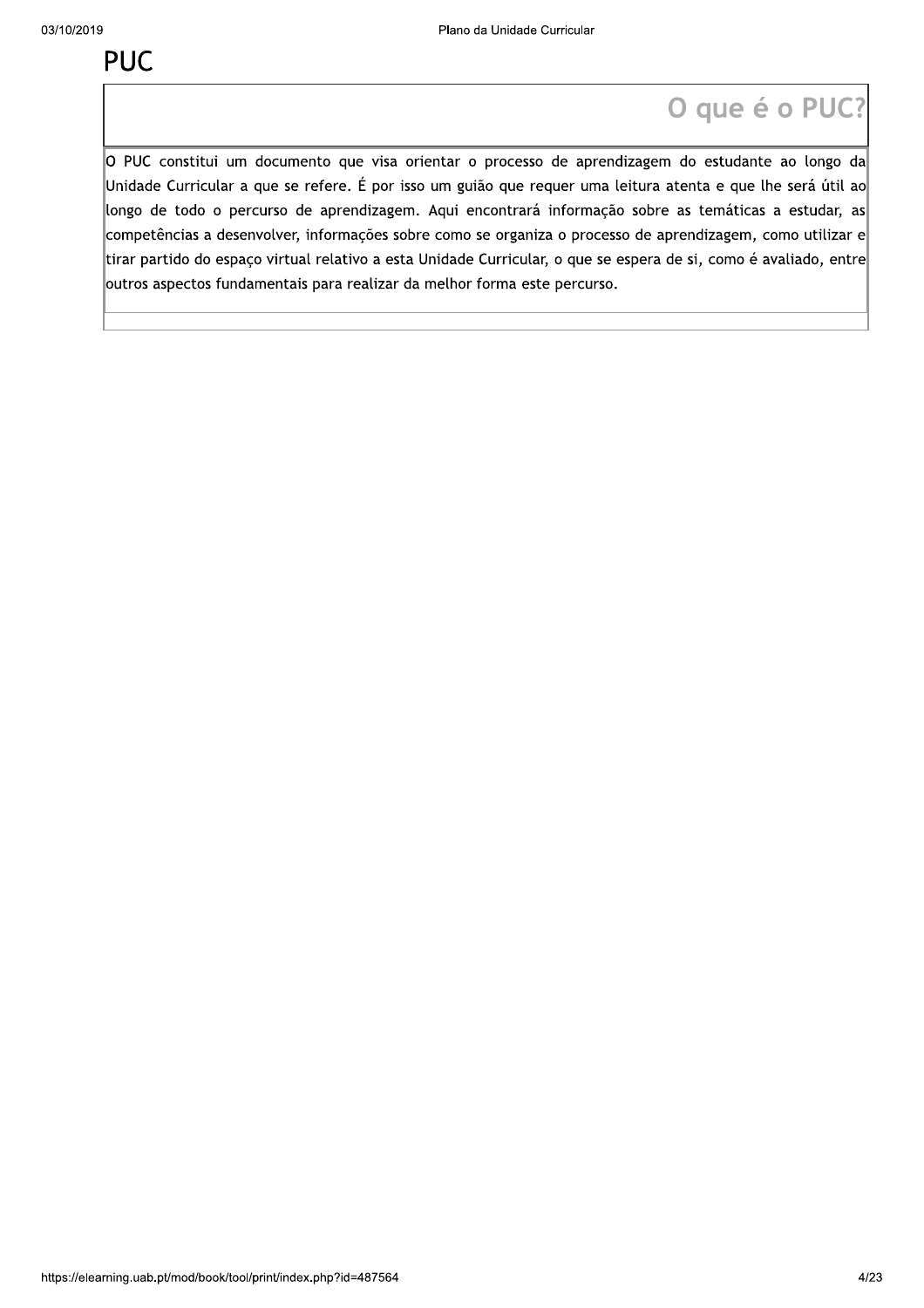$[0.37102019] \label{t:201} \begin{tabular}{l|l|l|} \hline \multicolumn{1}{l}{\textbf{0.57}} \multicolumn{1}{l}{\textbf{0.57}} \multicolumn{1}{l}{\textbf{0.57}} \multicolumn{1}{l}{\textbf{0.57}} \multicolumn{1}{l}{\textbf{0.57}} \multicolumn{1}{l}{\textbf{0.57}} \multicolumn{1}{l}{\textbf{0.57}} \multicolumn{1}{l}{\textbf{0.57}} \multicolumn{1}{l}{\textbf{0.57}} \multicolumn{1}{l}{\textbf{0.57}} \multic$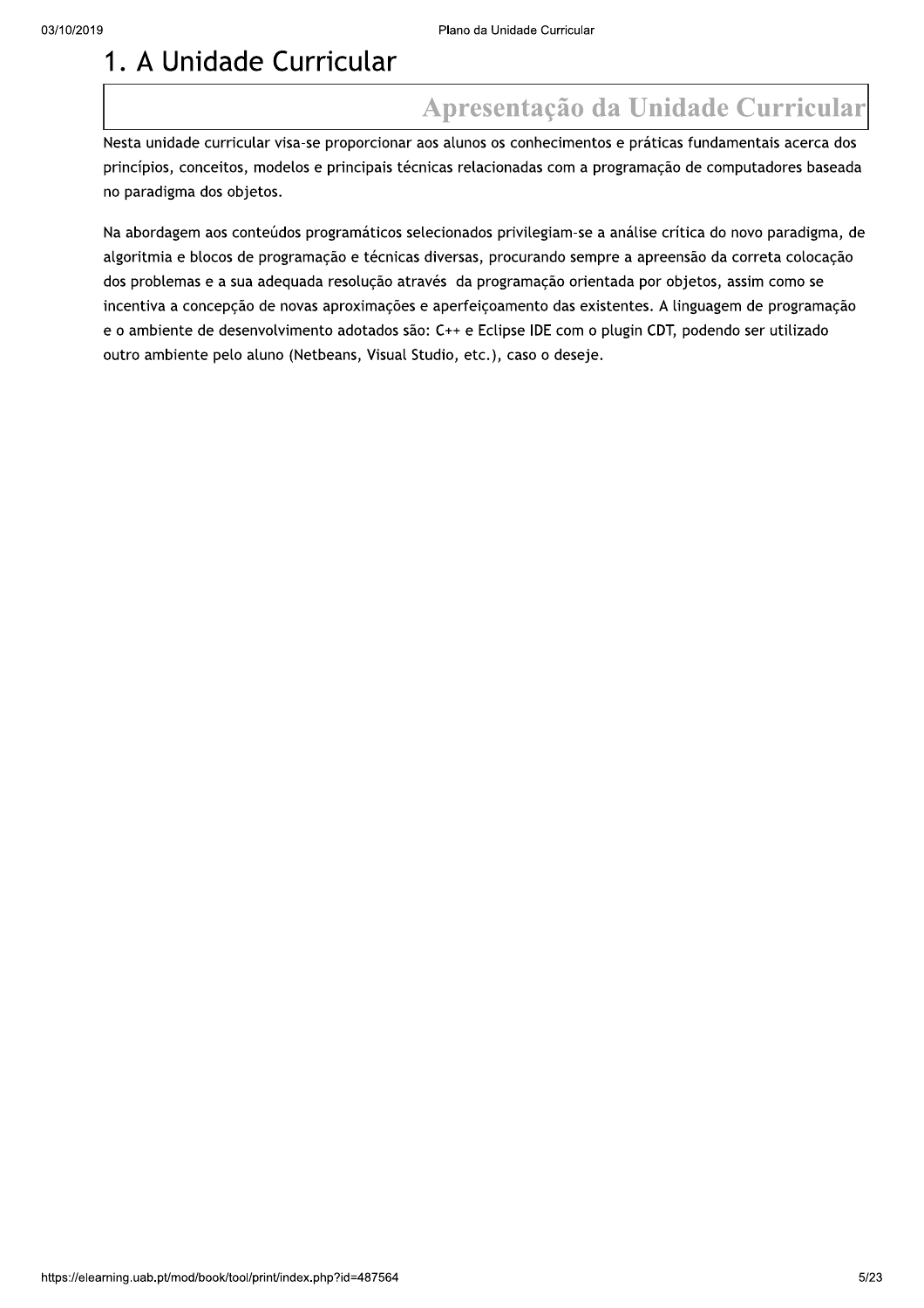- 
- Plano da Unidade Curricular<br> **2. Competências**<br>
Pretende-se que, no final desta Unidade Curricular, o estudante tenha adquirido as seguintes competências:<br>
Pretende-se que, no final desta Unidade Curricular, o estudante te programação C++, comparando com outras abordagens (procedimental, modular);
	- o Analisar, em termos metodológicos, funcionais e de eficiência, implementações concretas em linguagem  $C_{++}$ ;
	- programação C++, comparando com outras abordagens (procedimental, modular);<br>Analisar, em termos metodológicos, funcionais e de eficiência, implementações concretas em linguagem<br>C++;<br>Aplicar a linguagem C++ na resolução con
	-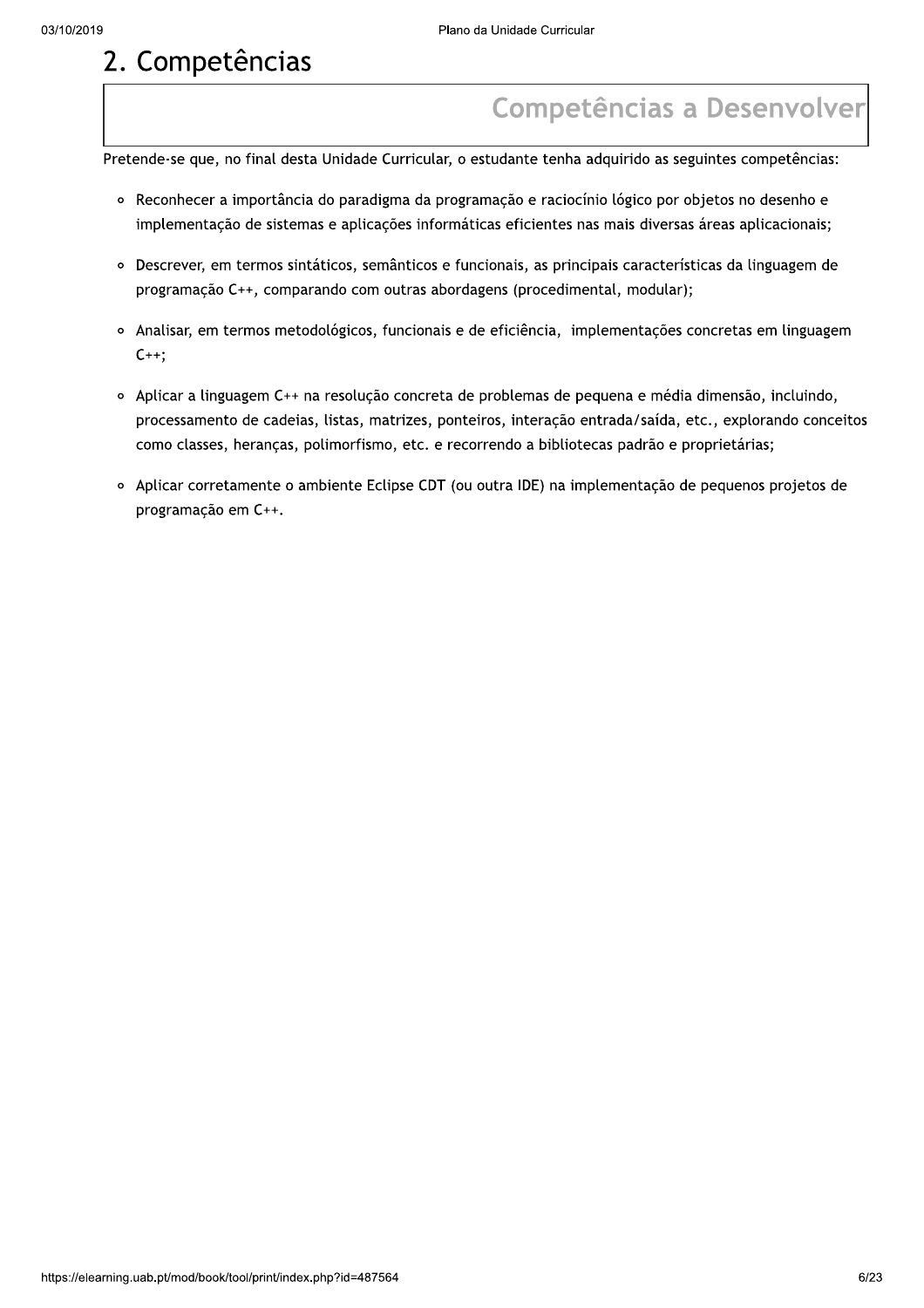# 3. Roteiro

## Roteiro de conteúdos a trabalhar

Nesta Unidade Curricular serão trabalhadas as seguintes temáticas :

|                                             | Introdução a programação                                         | Familiarização com o conceito de    |
|---------------------------------------------|------------------------------------------------------------------|-------------------------------------|
|                                             | orientada por objetos                                            | programação orientada por objetos   |
|                                             |                                                                  | e qualidade de software             |
|                                             |                                                                  |                                     |
|                                             |                                                                  | Instalação do ambiente de           |
|                                             |                                                                  | desenvolvimento                     |
|                                             |                                                                  |                                     |
|                                             | Descrição de recursos de                                         | Aprender os recursos disponíveis em |
|                                             | programação por objetos (OO) não C++ que não estão directamente  |                                     |
|                                             | relacionados com as classes                                      | relacionados com a programação      |
| #include <iostream></iostream>              |                                                                  | 00, mas herdados em grande parte,   |
| using namespace std;                        |                                                                  | da linguagem C                      |
| COULLY VALOIA Facebook (n";<br>int main (){ |                                                                  |                                     |
| return 0;                                   |                                                                  | Implementar um programa em C++      |
| $\mathcal{I}$                               |                                                                  | com a utilização de funções e todos |
|                                             |                                                                  |                                     |
|                                             |                                                                  | os demais recursos não              |
|                                             |                                                                  | directamente relacionados com a     |
|                                             |                                                                  | POO                                 |
|                                             |                                                                  |                                     |
|                                             | Definição e criação de classes e                                 | Familiarização com o conceito de    |
|                                             | seus atributos                                                   | classe, objeto e seus atributos     |
|                                             |                                                                  | Utilização de construtores,         |
|                                             |                                                                  |                                     |
|                                             |                                                                  | destrutores, controles de acesso,   |
|                                             |                                                                  | classes amigas e aninhadas          |
|                                             | Sobrecarga, conversão e arrays de Aprender a criar sobrecarga em |                                     |
|                                             | objetos                                                          | funções membro e operadores         |
|                                             |                                                                  |                                     |
|                                             |                                                                  | Conversão entre objetos e tipos     |
|                                             |                                                                  | simples                             |
|                                             |                                                                  |                                     |
|                                             |                                                                  | Arrays e listas de objetos          |
|                                             |                                                                  |                                     |
|                                             | Herança simples                                                  | Criação de classes e métodos com o  |
|                                             |                                                                  | mecanismo de herança simples        |
|                                             | Polimorfismo e herança composta                                  | O conceito de herança múltipla e    |
|                                             |                                                                  | polimorfismo                        |
|                                             |                                                                  |                                     |
|                                             |                                                                  | Criação de classes com o            |
|                                             |                                                                  | mecanismo de herança múltipla       |
|                                             |                                                                  | Criação de classes virtuais         |
|                                             |                                                                  |                                     |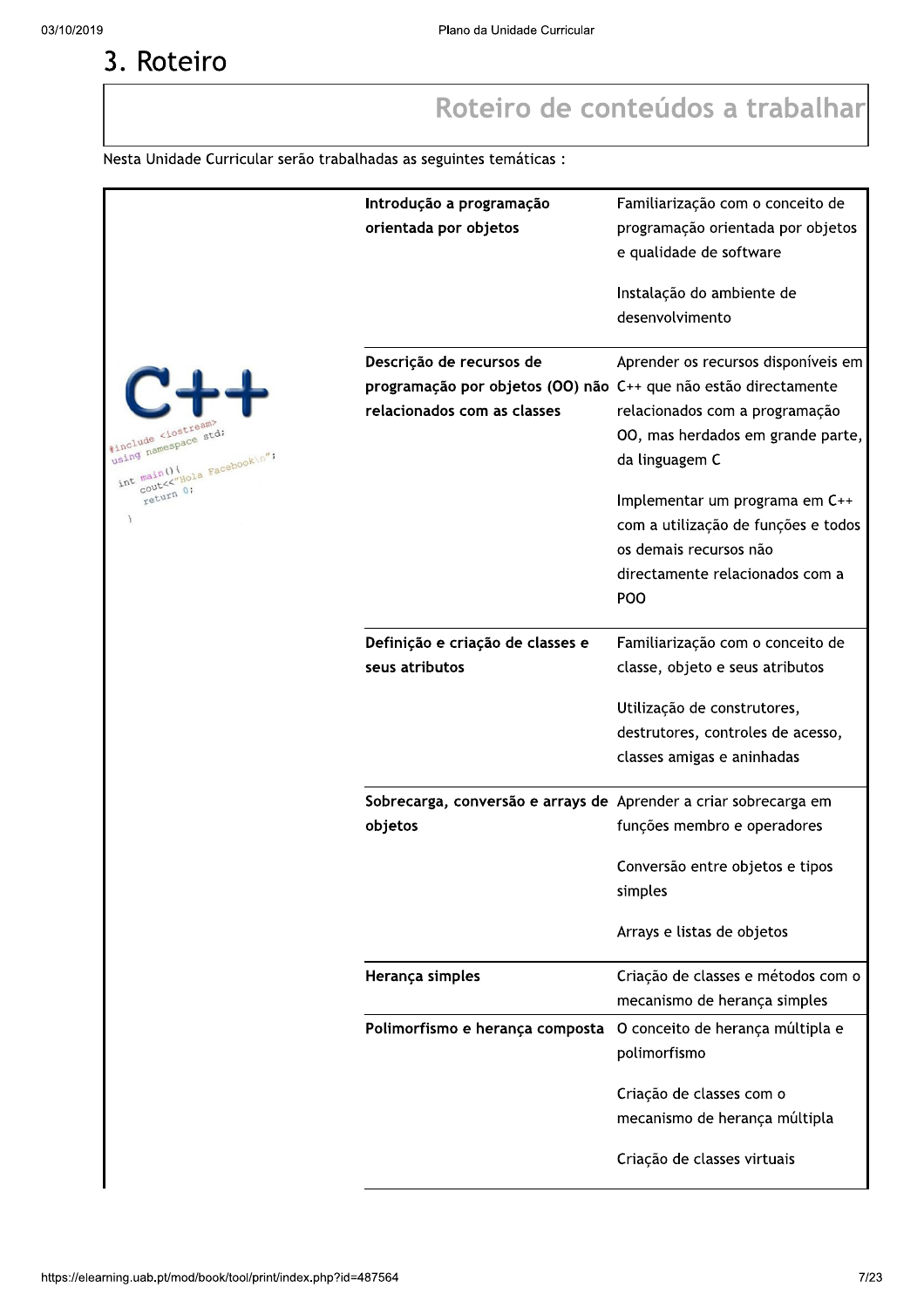Plano da Unidade Curricular

Biblioteca streams, templates e tratamento de exceções

Utilização e criação de templates e tratamento de exceções

Utilização da biblioteca de streams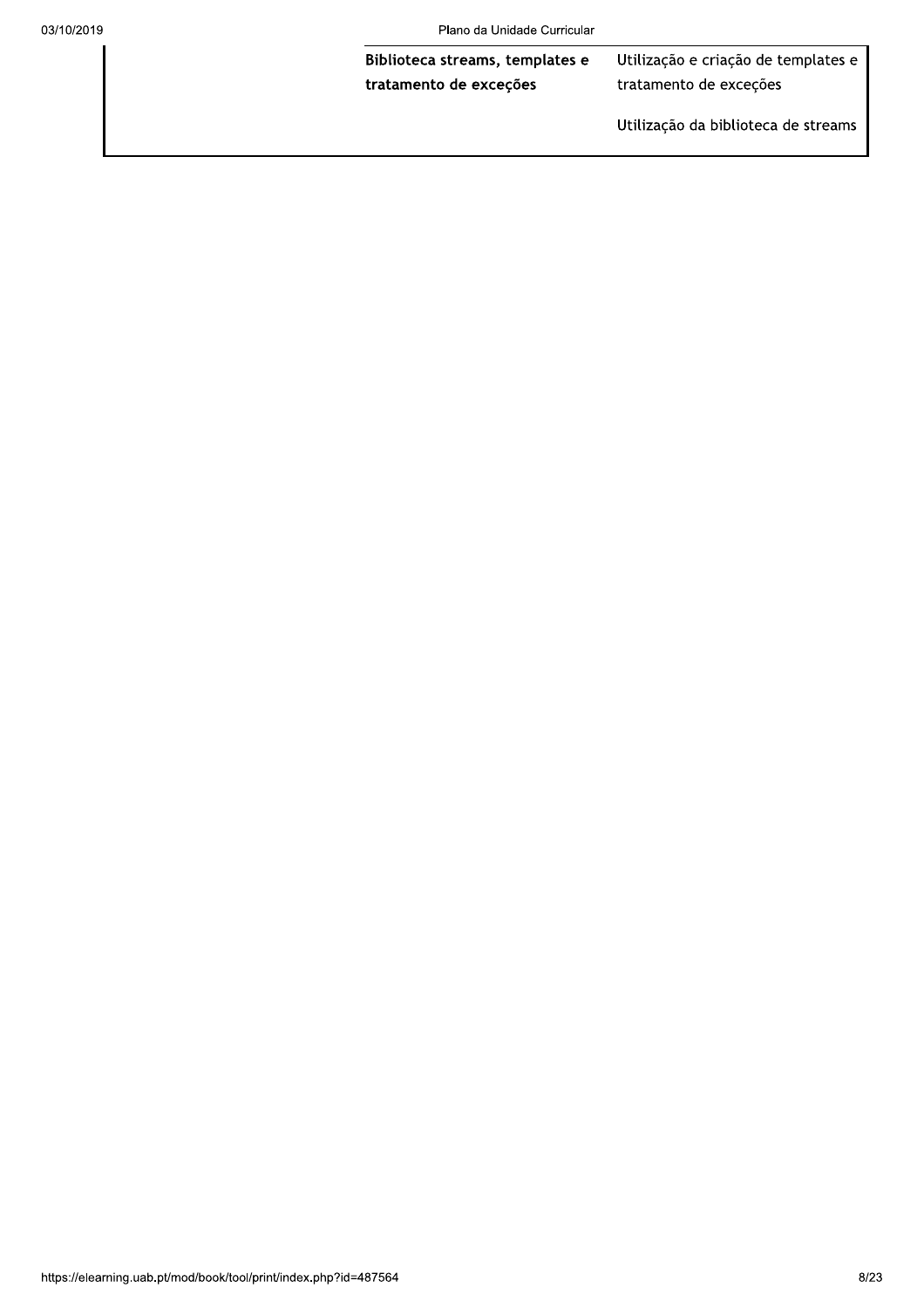$\begin{tabular}{l|c|c|c|c} \hline \textbf{A. Metodologia} & \textbf{P.} & \textbf{P.} & \textbf{P.} & \textbf{P.} & \textbf{P.} & \textbf{P.} & \textbf{P.} & \textbf{P.} & \textbf{P.} & \textbf{P.} & \textbf{P.} & \textbf{P.} & \textbf{P.} & \textbf{P.} & \textbf{P.} & \textbf{P.} & \textbf{P.} & \textbf{P.} & \textbf{P.} & \textbf{P.} & \textbf{P.} & \textbf{P.} & \textbf{P.} & \textbf{P$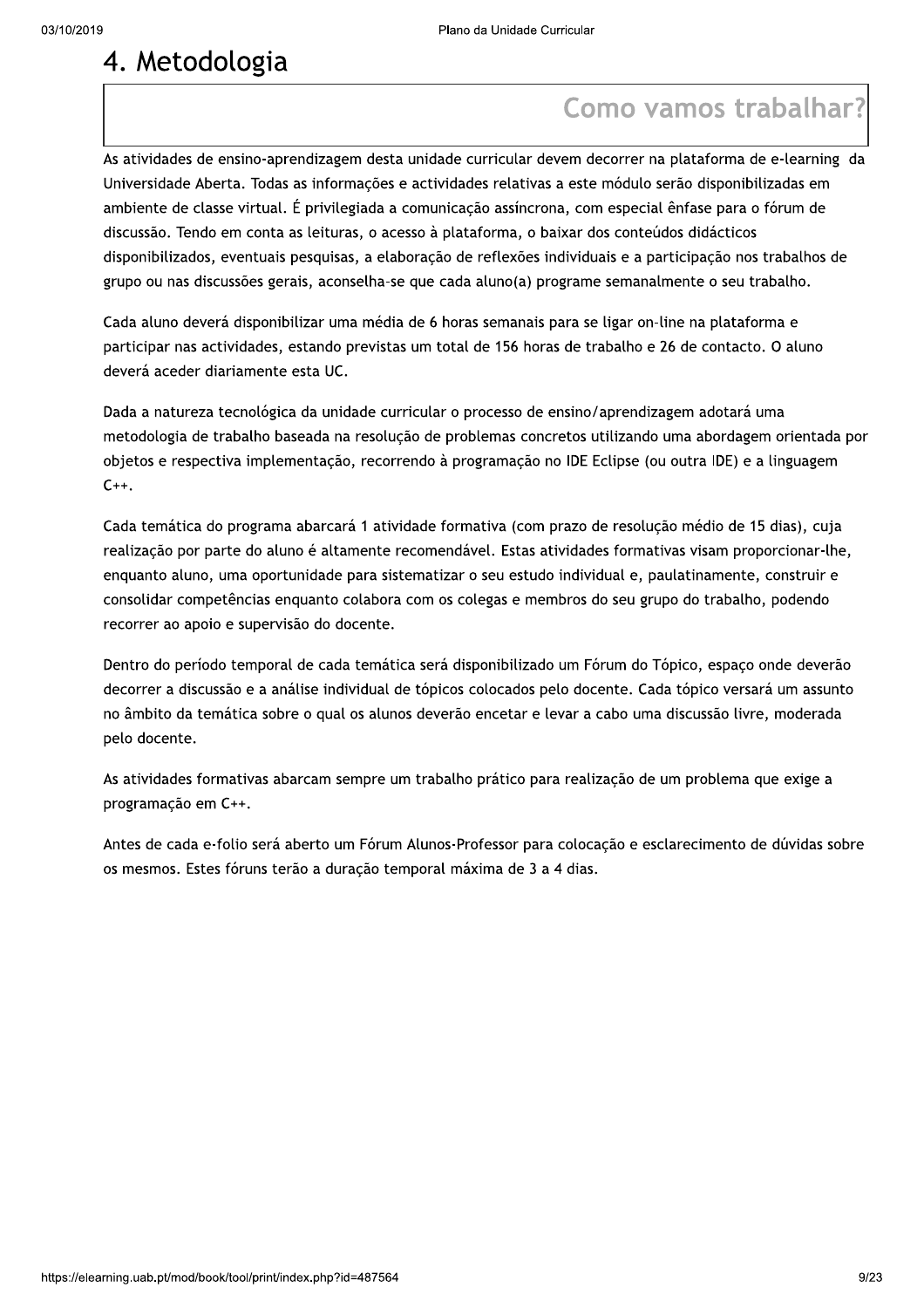## 5. Recursos

## **Bibliografia e outros recursos**

## **Bibliografia:**

- Stroustrup, Bjarne. "The C++ programming language", Pearson Education, 2013. (obrigatória)
- Eckel, Bruce. "Thinking in  $C++$  Vol 1.", 2008.
- Koenig, A., Moo, B.E., "Accelerated C++: practical programming by example", Addison-Wesley, 2000

## **Outros Recursos:**

- · Material didático desenvolvido pela docente especialmente para esta UC.
- Manuais online disponíveis
- Ambiente de desenvolvimento:
	- $0 C++$
	- Eclipse IDE + CDT (preferencial)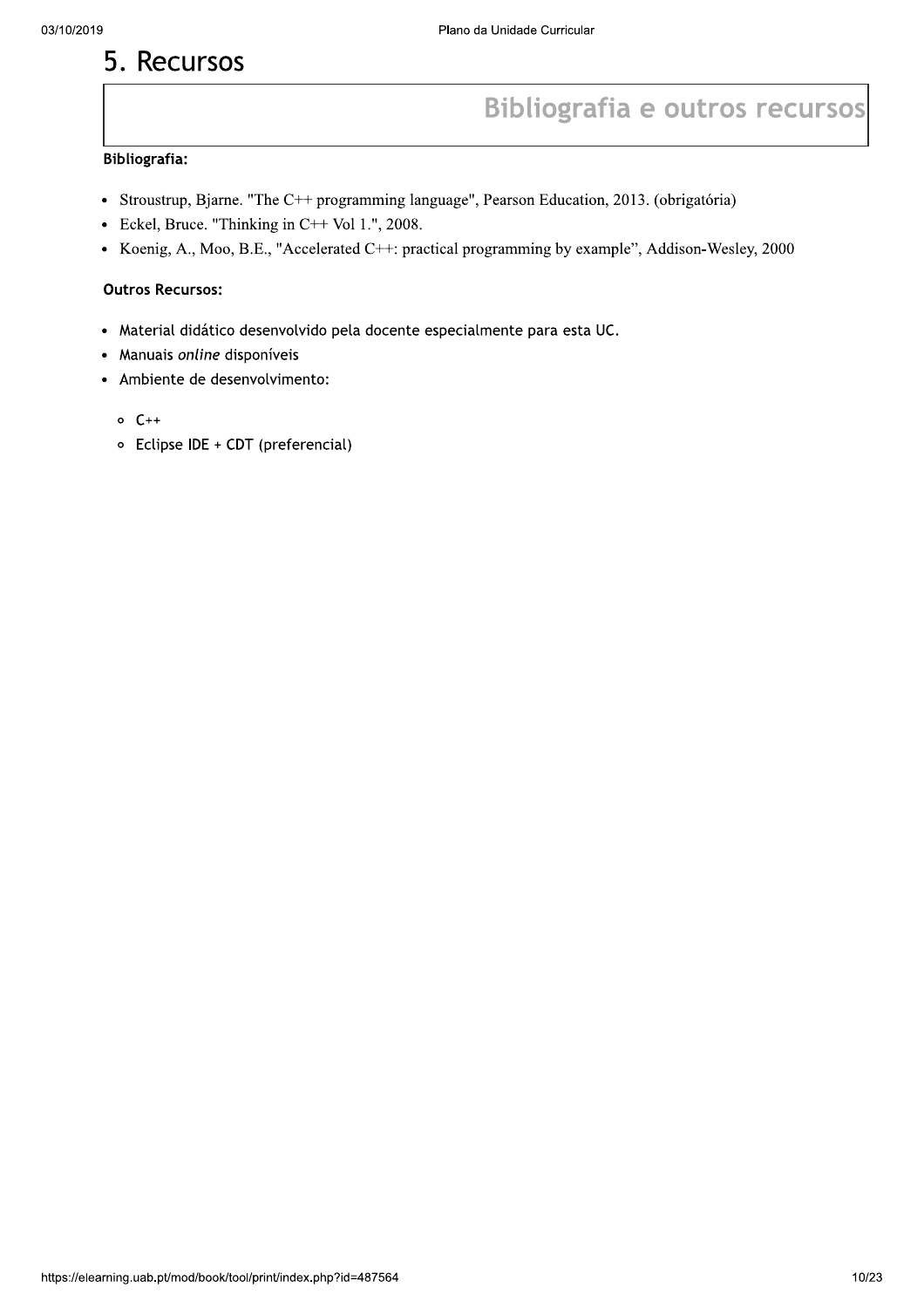<sup>03/10/2019<br> **6. Ávaliação**<br> **6. Ávaliação**<br> **6. Ávaliação**<br> **6. Avaliação**<br> **6. Avaliação**<br> **6. Avaliação**<br> **6. Avaliação**<br> **6. Avaliação**<br> **6. Avaliação**<br> **6. Avaliação**<br> **6. Avaliação**<br> **6. Eval</sup>** personalizado e cada estudante tem acesso apenas ao<br>A avaliação será realizada com base em <u>2 e-fólios onlin</u><br>Os e-fólios serão trabalhos práticos em programa<br>desenvolvida. O p-fólio e exame final, embora em pa<br>em C++ em r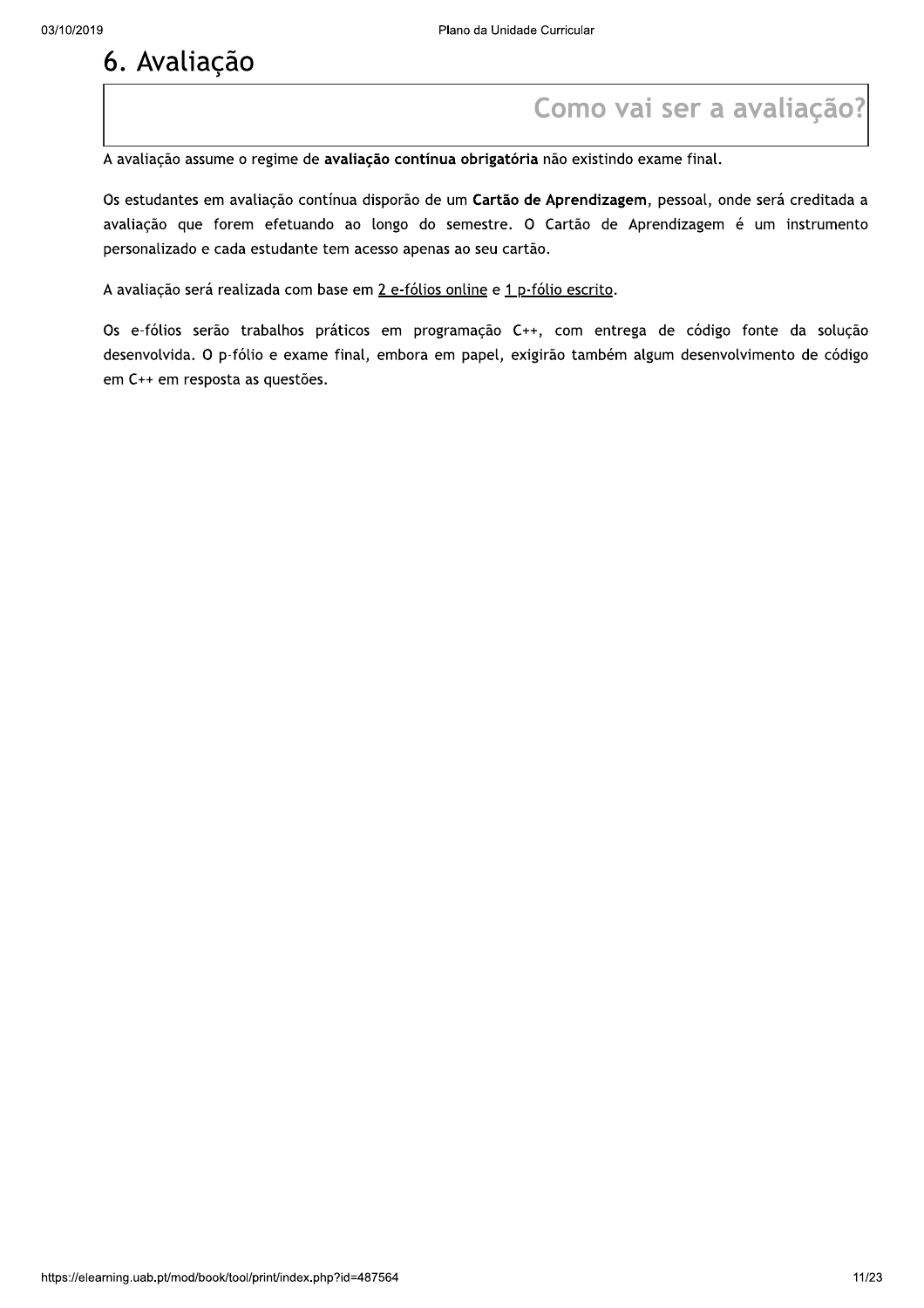## 6.1. Cartão de Aprendizagem

## Avaliação Contínua



Os estudantes na avaliação contínua creditam no seu Cartão de Aprendizagem - CAP - as classificações que obtiveram com a realização de vários trabalhos ao longo do semestre e a classificação obtida numa prova presencial, no final do semestre.

Ao longo do semestre ser-lhes-á proposto que elaborem pequenos trabalhos, designados e-fólios. A realização do conjunto dos e-fólios poderá levar à creditação do seu cartão (CAP) de um máximo de 8 valores.

À classificação obtida nos e-fólios juntam-se os valores obtidos na prova presencial, designada p-fólio, tendo esta a duração máxima de 90min. Esta prova, p-fólio, terá a cotação global de 12 valores.

No sistema de avaliação contínua, a classificação final na unidade curricular corresponde ao somatório das classificações obtidas em cada e-fólio e no p-fólio.

Um e-fólio é um pequeno documento digital elaborado de forma pessoal e incidindo sobre uma seção dos temas trabalhados.

O p-fólio consiste num documento escrito a realizar presencialmente, que complementa os e-fólios realizados eletronicamente.

As indicações para a realização quer dos E-fólios, quer do P-fólio serão fornecidas no decurso da 4ª semana de atividades letivas.

A aprovação na Unidade Curricular implica que o estudante obtenha um mínimo de 4 valores no conjunto dos Efólios e um mínimo de 6 valores no P-fólio.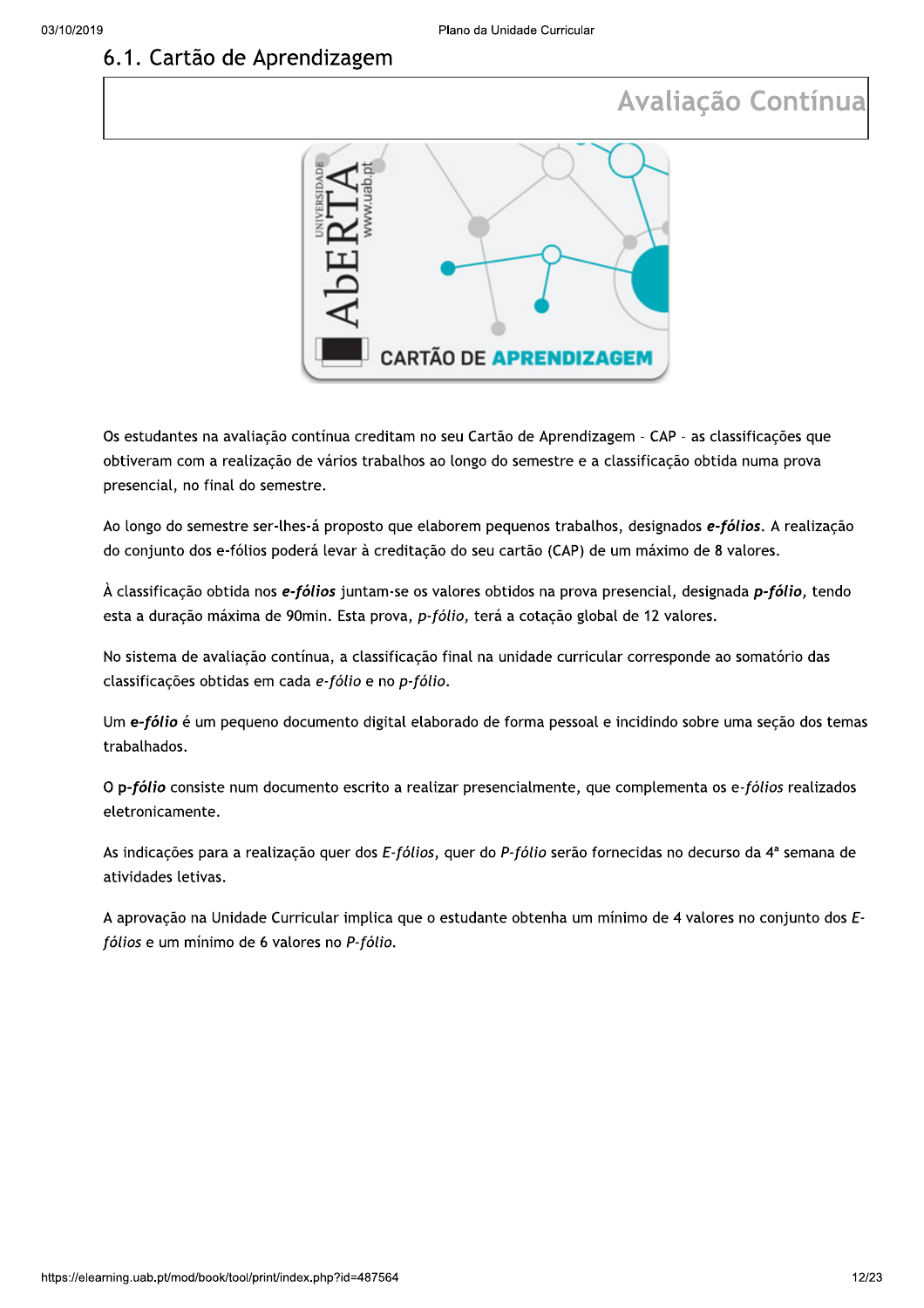|                                                                                                               |         |                  |                          | Calendário de avaliação contínua        |
|---------------------------------------------------------------------------------------------------------------|---------|------------------|--------------------------|-----------------------------------------|
|                                                                                                               | outubro | novembro         | dezembro                 | janeiro                                 |
| $E$ -fólio A<br>[4 valores]                                                                                   |         |                  |                          |                                         |
| Data da especificação<br>do trabalho a realizar<br>no E-fólio A e dos<br>respetivos critérios<br>de avaliação |         | Data: 15/11/2018 |                          |                                         |
| Envio do E-fólio A ao<br>professor                                                                            |         | Data: 25/11/2018 |                          |                                         |
| Indicação da<br>classificação do E-<br> fólio A                                                               |         |                  | Data: 6/12/2018<br>(até) |                                         |
| $E$ -fólio B<br>[4 valores]                                                                                   |         |                  |                          |                                         |
| Data da especificação<br>do trabalho a realizar<br>no E-fólio B e dos<br>respetivos critérios<br>de avaliação |         |                  | Data: 6/12/2018          |                                         |
| Envio do E-fólio B ao<br>professor                                                                            |         |                  | Data: 16/12/2019         |                                         |
| Indicação da<br>classificação do E-<br>fólio B                                                                |         |                  |                          | Data: 10/1/2019(até)                    |
| $P$ -fólio<br>12 valores                                                                                      |         |                  |                          |                                         |
| Realização presencial                                                                                         |         |                  |                          | Data: Consultar<br>calendário de provas |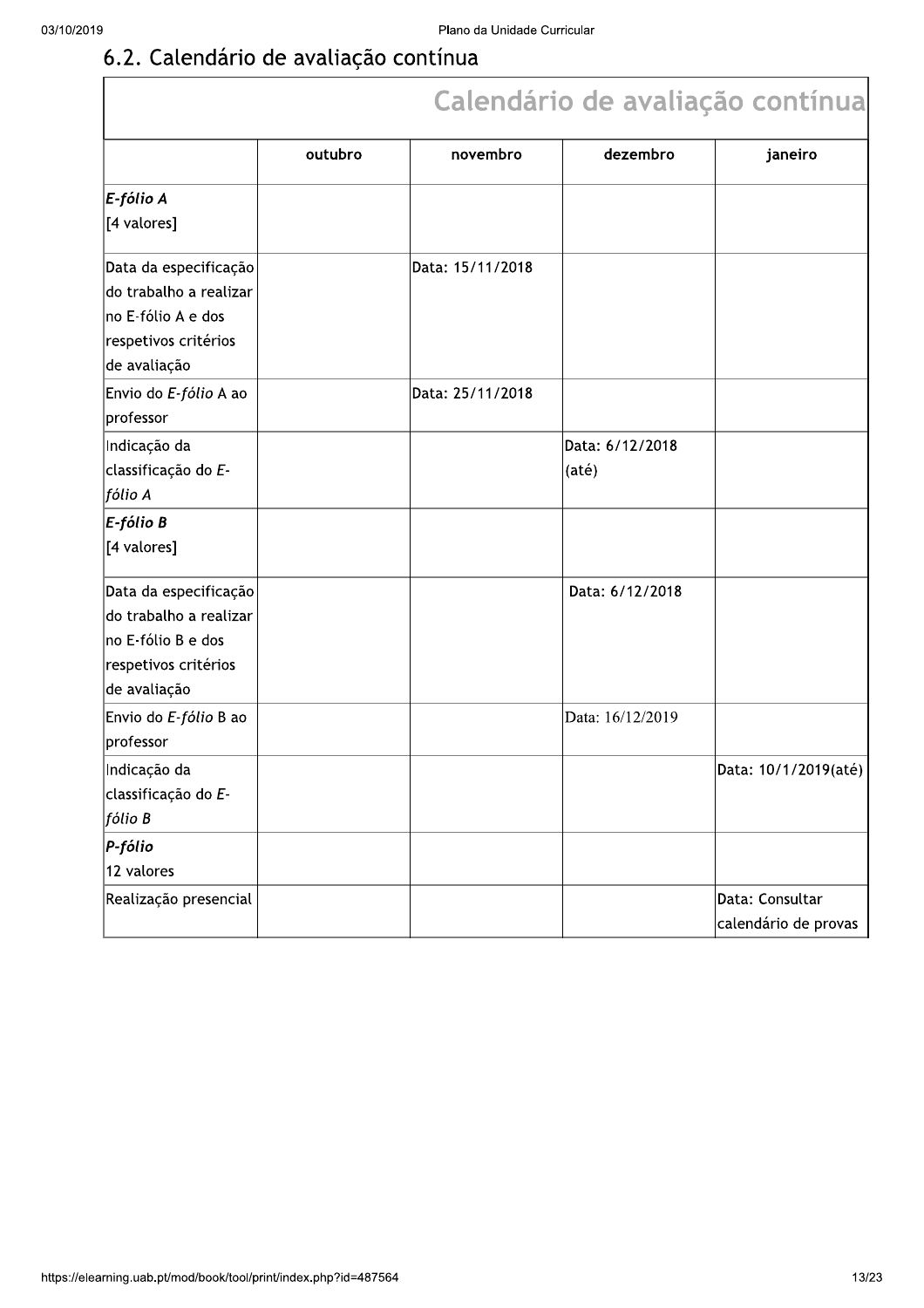## 7. Plano de Trabalho

## Calendário e plano de trabalho

Este Plano apresenta a previsão da distribuição temporal das várias Temáticas de estudo, das atividades e respectivas orientações de trabalho, de modo a que possa planear, organizar e desenvolver o seu estudo. Esta informação é complementada por orientações que deverá consultar com regularidade nesta Sala de Aula Virtual.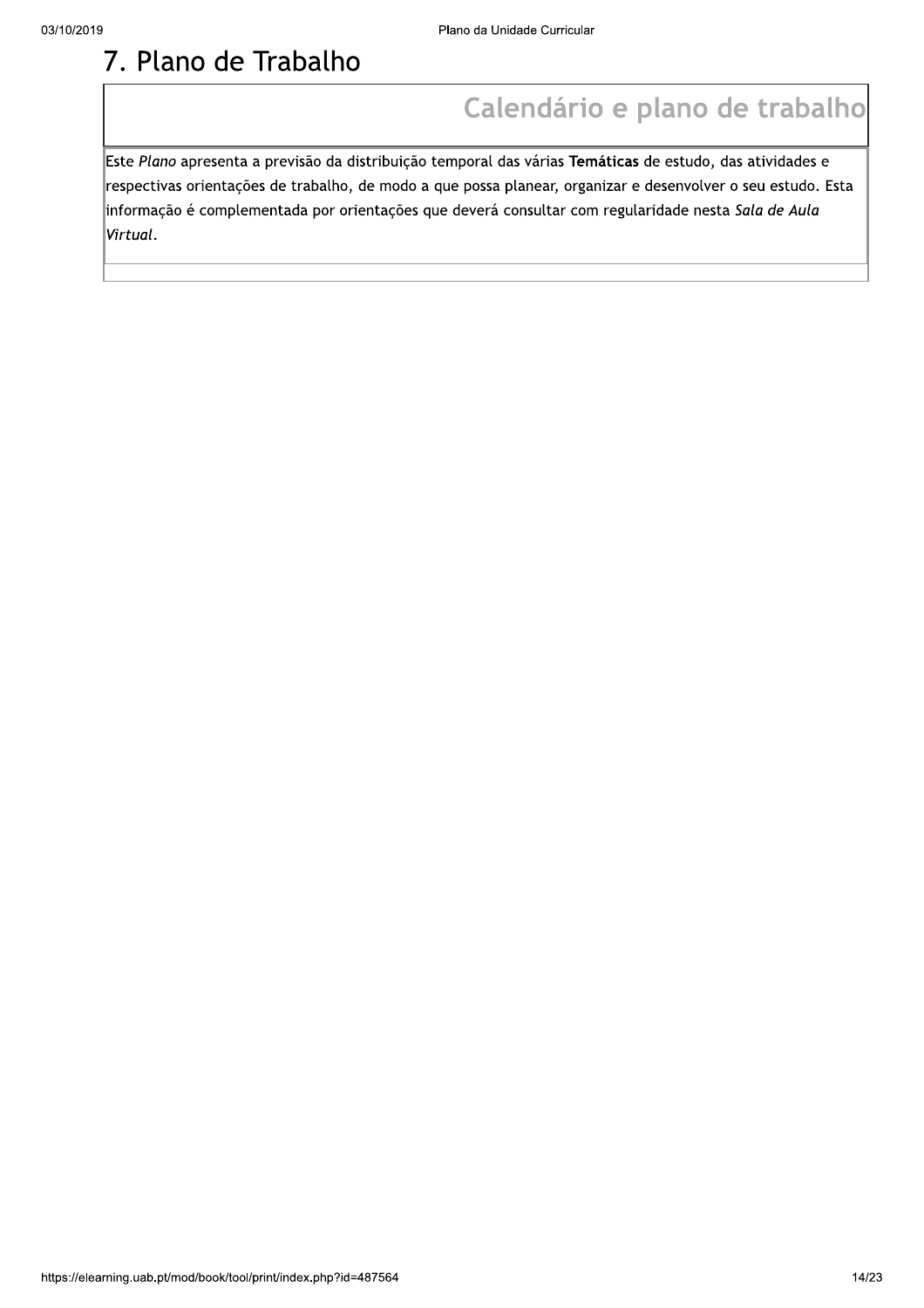## 7.1. Primeiro mês

| outubro               | O que se espera do estudante                                                                                                                                                                            |
|-----------------------|---------------------------------------------------------------------------------------------------------------------------------------------------------------------------------------------------------|
| 1 <sup>ª</sup> Semana | Segunda-feira, 30: abertura da<br>unidade curricular na plataforma.                                                                                                                                     |
| [30/9 a 4/10]         | Comece por consultar as<br>indicações dadas na sala de aula<br>virtual como nota prévia.                                                                                                                |
|                       | Tópico 1: Introdução a<br>programação orientada por<br>objetos                                                                                                                                          |
|                       | Sugestões de trabalho para a<br>semana:                                                                                                                                                                 |
|                       | a) Proceda com a instalação da<br>plataforma Eclipse CDT(ou outra<br>IDE). Se tiver problemas ou dúvidas<br>use o "Fórum Ajuda e Feedback<br>Eclipse CDT" e teste criando o 1º<br>programa: Olá Mundo!; |
|                       | b) Leia o material disponibilizado<br>com atenção;                                                                                                                                                      |
|                       | c) Participe ativamente no Fórum<br>do Tópico 1, trocando ideias com<br>os seus colegas, confrontando as<br>suas respostas com as indicações<br>dadas no texto do enunciado AF1;                        |
|                       | d) Sistematize o estudo individual,<br>não atrasando a leitura e análise<br>dos materiais disponibilizados;                                                                                             |
|                       | e) Pesquise documentos e<br>materiais complementares<br>relativos ao conteúdo da temática<br>1, disponíveis online na world wide<br>web;                                                                |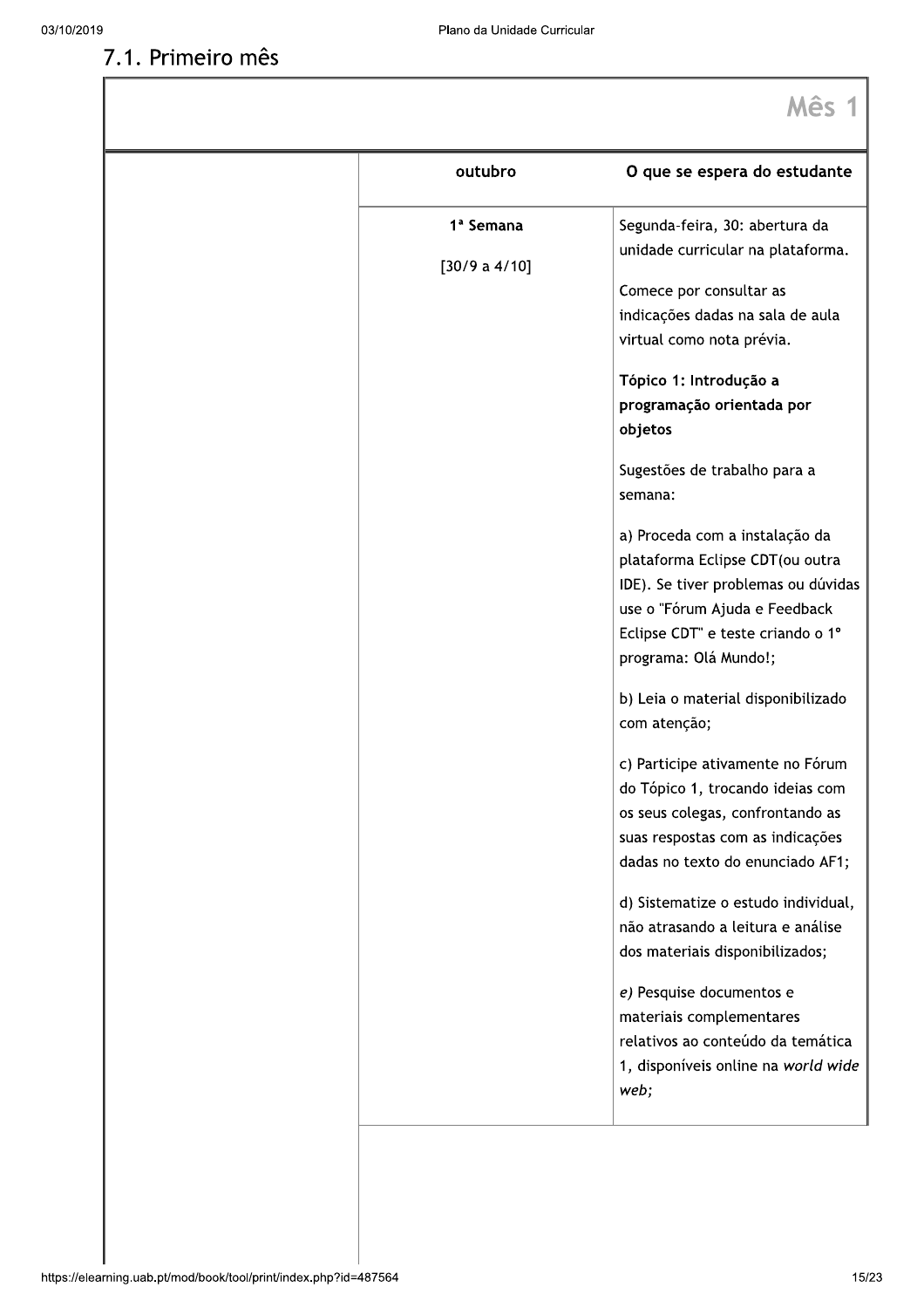| $2a$ Semana           | Tópico 2: Descrição de recursos                                                                                                                                                                                                                                                                                                                                                                                                                                                                                                                                                                                                                                            |
|-----------------------|----------------------------------------------------------------------------------------------------------------------------------------------------------------------------------------------------------------------------------------------------------------------------------------------------------------------------------------------------------------------------------------------------------------------------------------------------------------------------------------------------------------------------------------------------------------------------------------------------------------------------------------------------------------------------|
| [7 a 11/10]           | de OO não relacionados as classes<br>Publicação do enunciado da<br>Atividade Formativa 2 (AF2), para<br>realização individual: 7/10.<br>Sugestões de trabalho para a<br>semana:<br>a) Leia atentamente o enunciado<br>da AF2 e inicie estudo individual<br>da matéria relacionada, conforme<br>aí indicado;<br>b) Programe o solicitado em C++.<br>Se tiver problemas ou dúvidas use<br>o Fórum do Tópico 2.<br>c) Pesquise documentos e<br>materiais complementares<br>relativos aos recursos disponíveis<br>no C++ que não estão diretamente<br>ligados a programação orientada<br>por objetos (grande parte<br>herdados do C), disponíveis online<br>na world wide web; |
|                       | Acompanhe o Fórum do Tópico 2<br>moderado pelo professor de modo<br>a aproveitar intervenções que<br>possam ajudar a clarificar aspetos<br>do seu estudo e trabalho de<br>conceção.                                                                                                                                                                                                                                                                                                                                                                                                                                                                                        |
| 3 <sup>ª</sup> Semana | (continuação do Tópico 2)                                                                                                                                                                                                                                                                                                                                                                                                                                                                                                                                                                                                                                                  |
| [14 a 18/10]          | Contate com os seus colegas no<br>Fórum do Tópico 2: Apresente o<br>seus pontos de vistas, resultados<br>da pesquisa, explicite o que fez,<br>exponha dúvidas, ajude e peça<br>ajuda, se necessário.                                                                                                                                                                                                                                                                                                                                                                                                                                                                       |
|                       |                                                                                                                                                                                                                                                                                                                                                                                                                                                                                                                                                                                                                                                                            |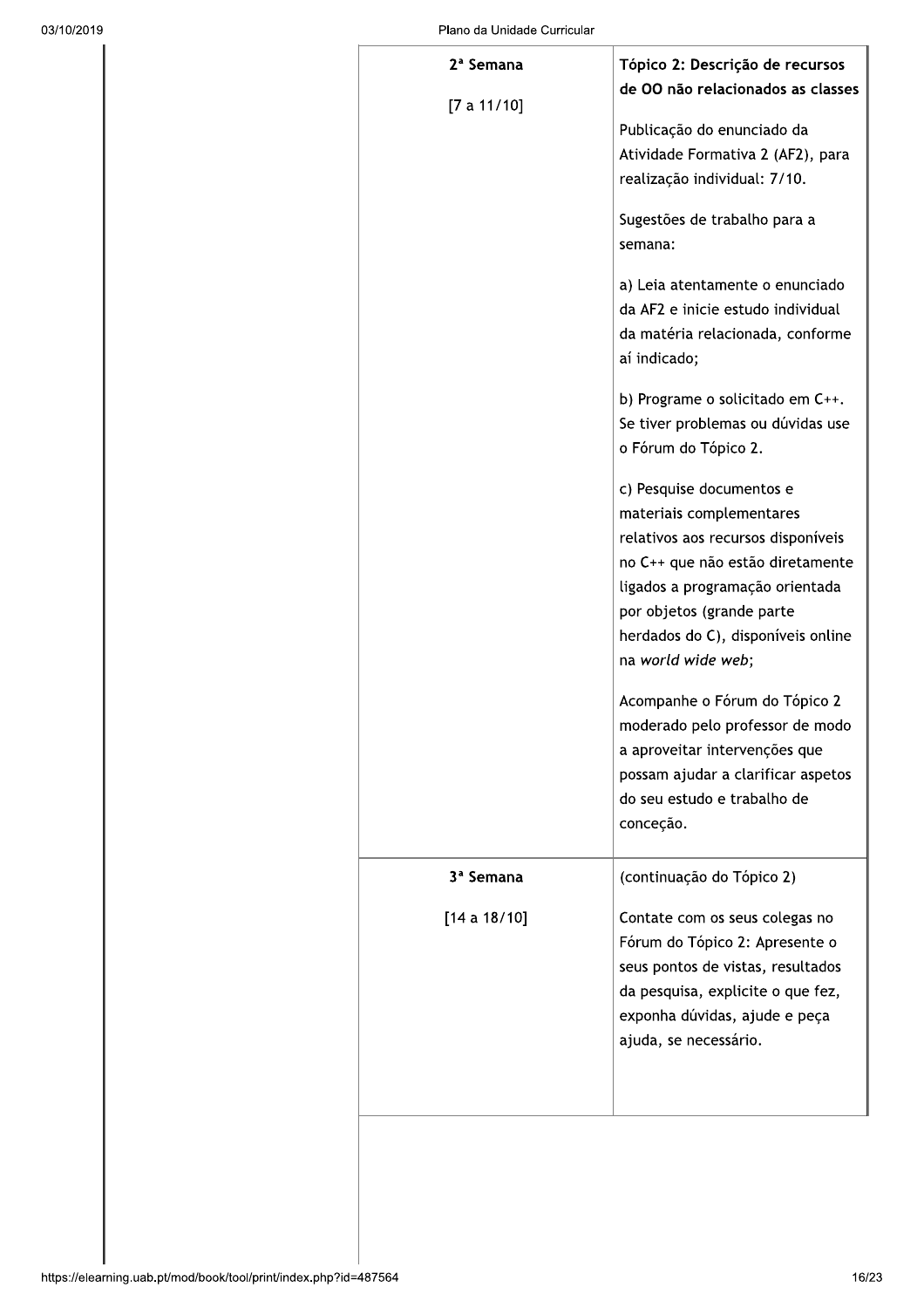| 4 <sup>ª</sup> Semana | Tópico 3: Definição e criação de         |
|-----------------------|------------------------------------------|
| [21/10 a 25/10]       | classes e seus atributos                 |
|                       | Publicação do enunciado da               |
|                       | Atividade Formativa 3 (AF3):             |
|                       | 21/10.                                   |
|                       |                                          |
|                       | Sugestões de trabalho para a             |
|                       | semana:                                  |
|                       | a) Leia atentamente o enunciado          |
|                       | da AF3 e inicie estudo individual        |
|                       | da matéria relacionada, conforme         |
|                       | aí indicado;                             |
|                       | b) Programe o solicitado na AF3 no       |
|                       | IDE Eclipse + CDT (ou outro) + $C++$     |
|                       | e tendo dúvidas, utilize o fórum do      |
|                       | Tópico 3;                                |
|                       |                                          |
|                       | c) Pesquise documentos e                 |
|                       | materiais complementares                 |
|                       | relativos ao conteúdo da tópico 3,       |
|                       | disponíveis online na world wide<br>web; |
|                       |                                          |
|                       | d) Assista os vídeos                     |
|                       | disponibilizados;                        |
|                       | Acompanhe o Fórum do Tópico 3            |
|                       | moderado pelo professor de modo          |
|                       | a aproveitar intervenções que            |
|                       | possam ajudar a clarificar aspetos       |
|                       | do seu estudo e trabalho de              |
|                       | conceção.                                |
|                       |                                          |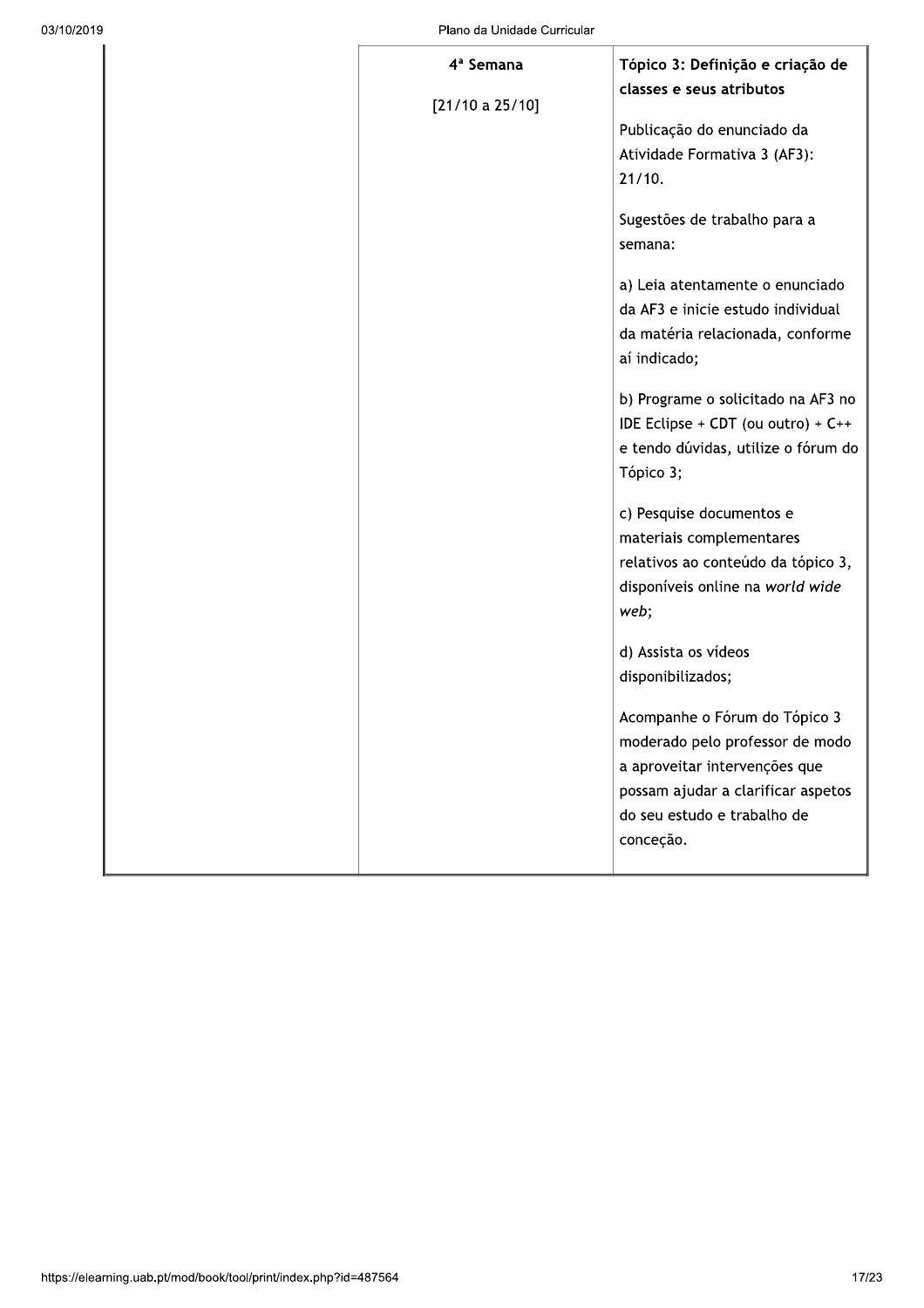## 7.2. Segundo mês

| novembro                            | O que se espera do estudante                                                                                                                                                                                                                                                                                                                                                                                                                                                                                                                                                                           |
|-------------------------------------|--------------------------------------------------------------------------------------------------------------------------------------------------------------------------------------------------------------------------------------------------------------------------------------------------------------------------------------------------------------------------------------------------------------------------------------------------------------------------------------------------------------------------------------------------------------------------------------------------------|
| 5 <sup>ª</sup> Semana               | (continuação da Tópico 3)                                                                                                                                                                                                                                                                                                                                                                                                                                                                                                                                                                              |
| [28/10 a 1/11]                      | Continuação com a realização da<br>AF3.                                                                                                                                                                                                                                                                                                                                                                                                                                                                                                                                                                |
|                                     | Ver sugestões de trabalho da<br>semana anterior.                                                                                                                                                                                                                                                                                                                                                                                                                                                                                                                                                       |
| 6 <sup>ª</sup> Semana<br>[4 a 8/11] | Tópico 4: Sobrecarga, conversão<br>e arrays de objetos<br>Publicação do enunciado da<br>Atividade Formativa 4 (AF4), para<br>realização individual: 4/11.<br>Sugestões de trabalho para a<br>semana:<br>a) Leia atentamente o enunciado<br>da AF4 e inicie estudo individual<br>da matéria relacionada, conforme<br>aí indicado;<br>b) Programe o solicitado na<br>plataforma Eclipse IDE + CDT (ou<br>outra de sua preferência) + C++;<br>c) Pesquise documentos e<br>materiais complementares<br>relativos ao conteúdo da temática<br>4, online na world wide web;<br>d) Assista o vídeo disponível. |
|                                     | Acompanhe o Fórum do Tópico 4<br>moderado pelo professor de modo<br>a aproveitar intervenções que<br>possam ajudar a clarificar aspetos<br>do seu estudo e trabalho de<br>conceção.                                                                                                                                                                                                                                                                                                                                                                                                                    |
|                                     |                                                                                                                                                                                                                                                                                                                                                                                                                                                                                                                                                                                                        |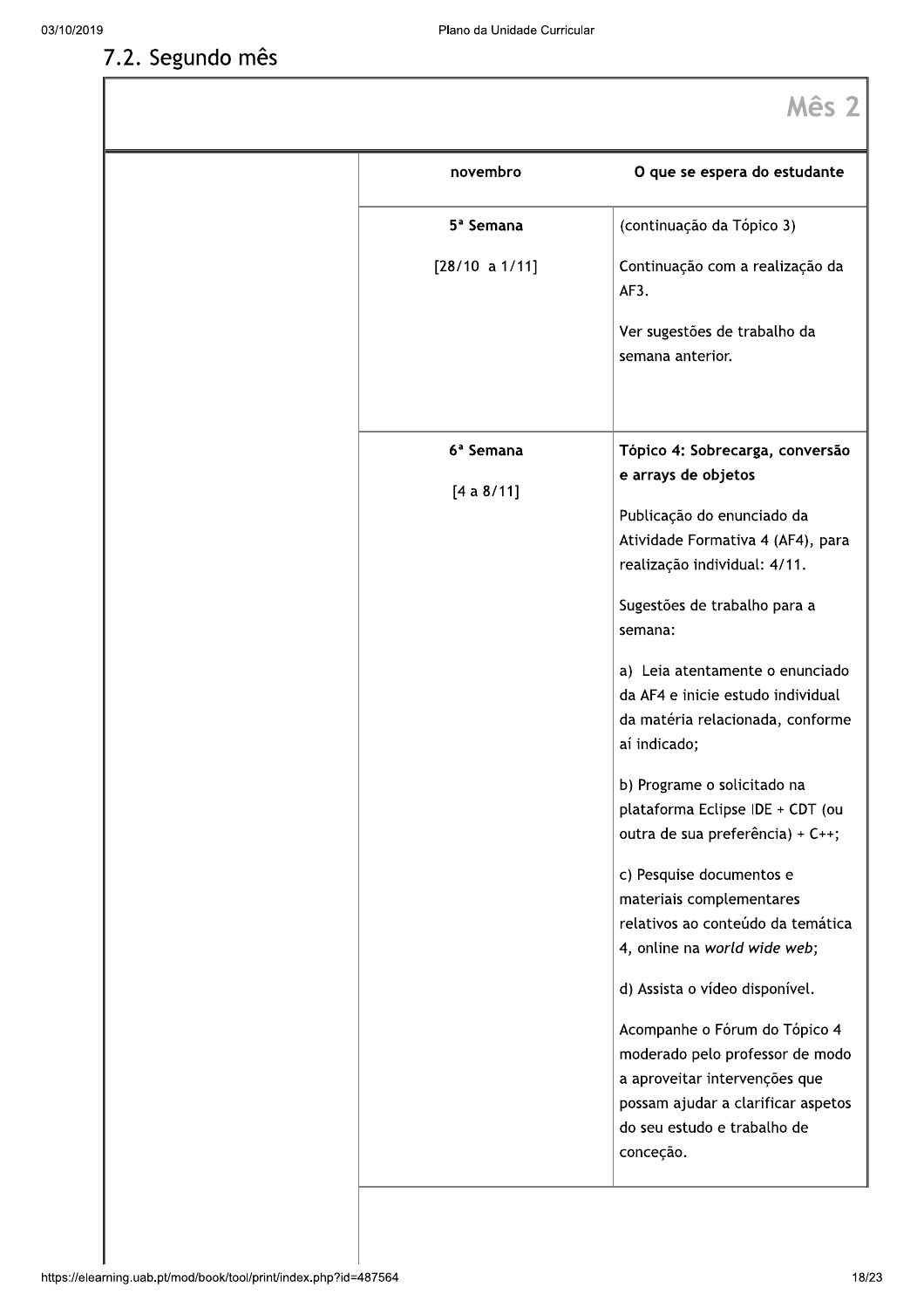Plano Plano da Unidade Curricular

| Plano da Unidade Curricular           |                                                                                                                                   |
|---------------------------------------|-----------------------------------------------------------------------------------------------------------------------------------|
| 7 <sup>ª</sup> Semana<br>[11 a 15/11] | (continuação do Tópico 4)<br>Ver sugestões de trabalho da<br>semana anterior.                                                     |
| 8 <sup>ª</sup> Semana<br>[18a 22/11]  | (continuação do Tópico 4)<br>Ver sugestões de trabalho da<br>semana anterior.                                                     |
|                                       | Publicação do enunciado do e-<br>fólio A em 15/11/2019.<br>Utilize o fórum de avaliação<br>contínua para colocar suas<br>dúvidas. |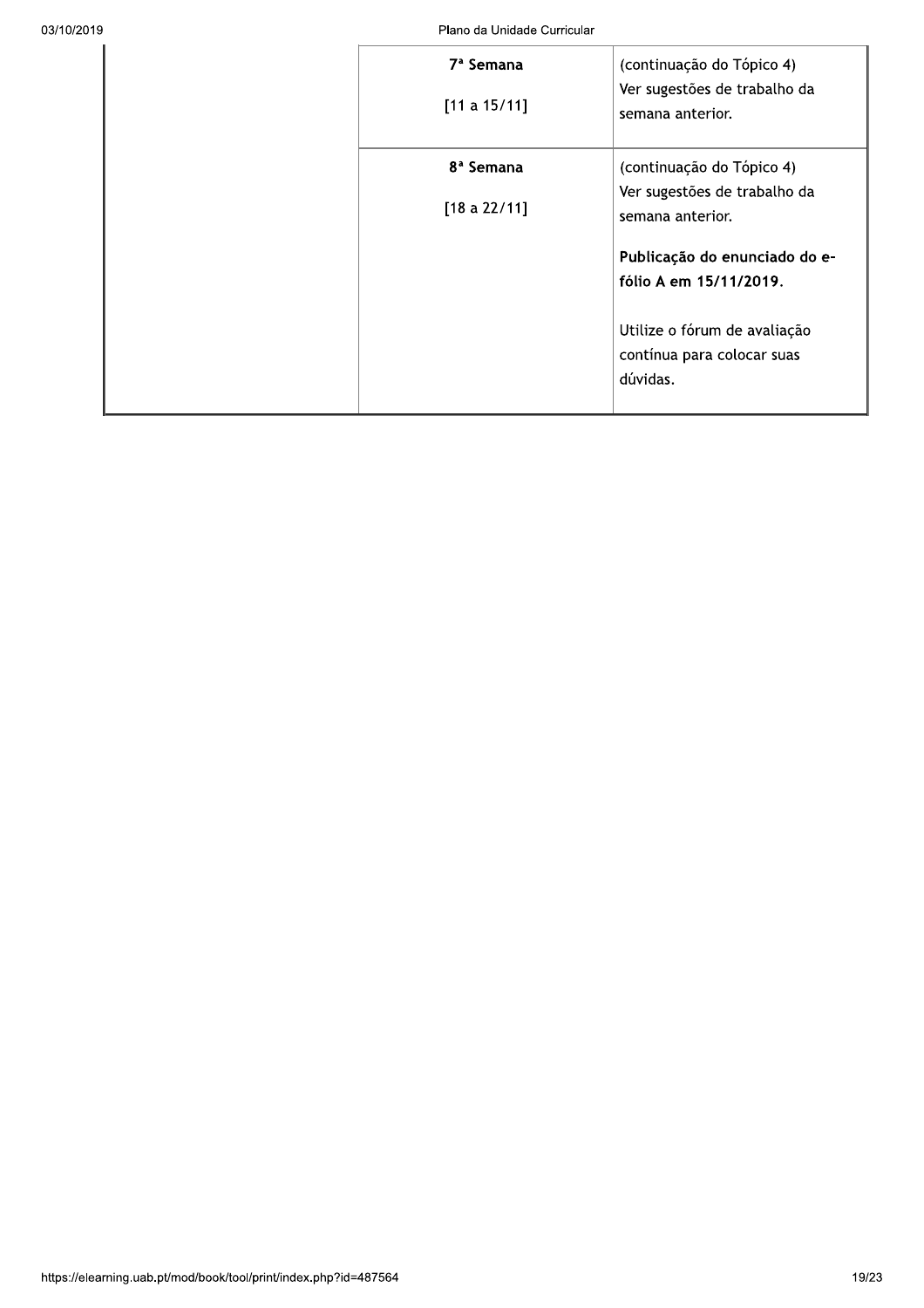7.3. Terceiro mês

| dezembro               | O que se espera do estudante                                                                                                                                                        |
|------------------------|-------------------------------------------------------------------------------------------------------------------------------------------------------------------------------------|
| 9 <sup>ª</sup> Semana  | Tópico 5: Herança simples                                                                                                                                                           |
| [25 a 29/11]           | Publicação do enunciado da<br>Atividade Formativa 5 (AF5), para<br>realização individual: 25/11.                                                                                    |
|                        | Sugestões de trabalho para a<br>semana:                                                                                                                                             |
|                        | a) Leia atentamente o enunciado<br>da AF5 e inicie estudo individual<br>da matéria relacionada, conforme<br>aí indicado;                                                            |
|                        | b) Programe o solicitado na<br>plataforma Eclipse IDE + CDT +<br>$C++;$                                                                                                             |
|                        | c) Pesquise documentos e<br>materiais complementares<br>relativos ao conteúdo do tópico 5,<br>online na world wide web;                                                             |
|                        | d) Assista o vídeo disponível.                                                                                                                                                      |
|                        | Acompanhe o Fórum do Tópico 5<br>moderado pelo professor de modo<br>a aproveitar intervenções que<br>possam ajudar a clarificar aspetos<br>do seu estudo e trabalho de<br>conceção. |
|                        | Carregue o e-fólio A: data limite<br>25/11/2019.                                                                                                                                    |
| 10 <sup>ª</sup> Semana | (continuação do Tópico 5)                                                                                                                                                           |
| [2 a 6/12]             | Continuação com a realização<br>AF5.                                                                                                                                                |
|                        | Ver sugestões de trabalho da<br>semana anterior.                                                                                                                                    |
|                        | Publicação do enunciado do e-<br>fólio B em 6/12/2019.                                                                                                                              |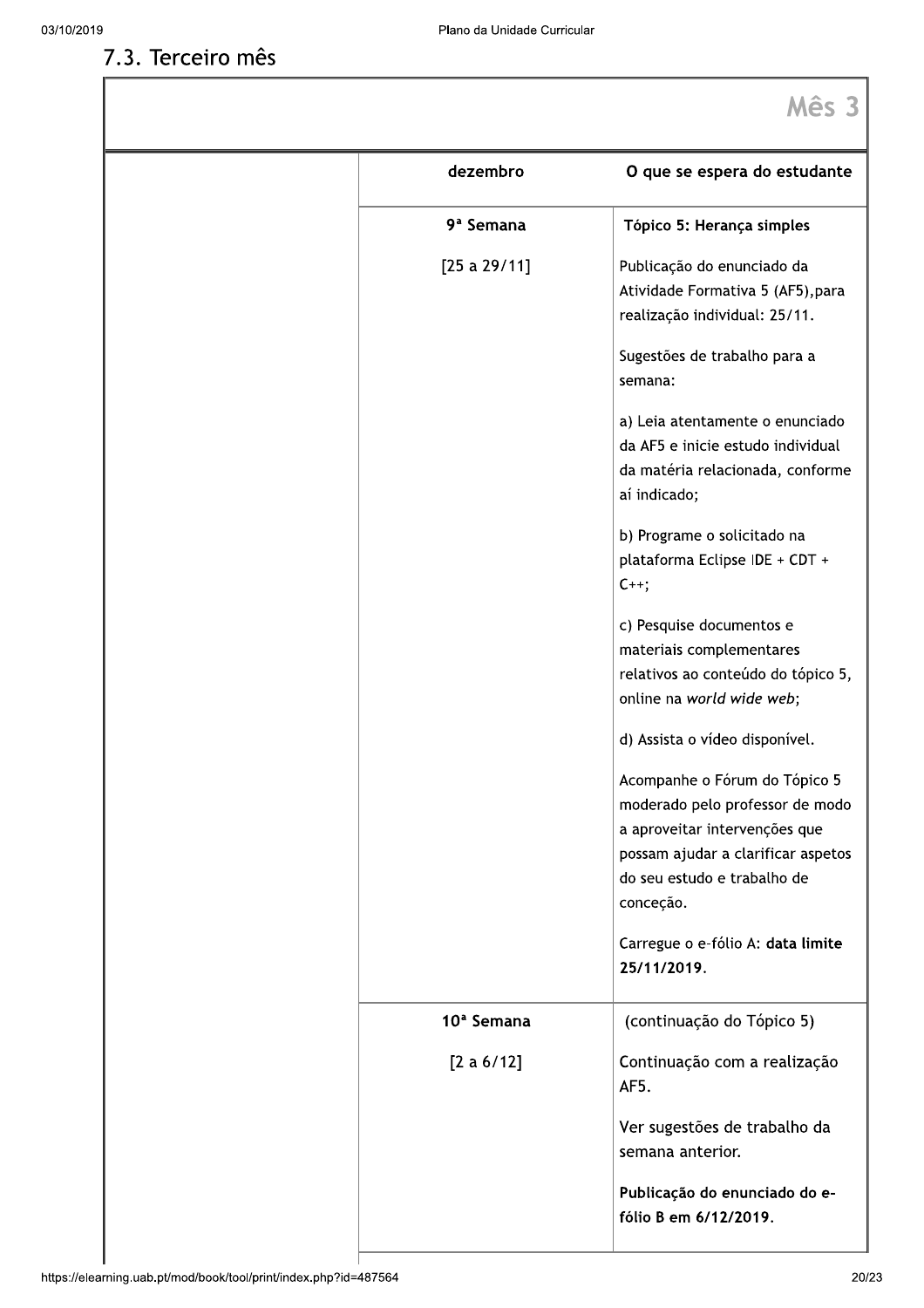| Plano da Unidade Curricular           |                                                                                                                                                                                                                                                                                                                                                                                                                                                                                                                                                                                                                                                                                                                                                             |  |
|---------------------------------------|-------------------------------------------------------------------------------------------------------------------------------------------------------------------------------------------------------------------------------------------------------------------------------------------------------------------------------------------------------------------------------------------------------------------------------------------------------------------------------------------------------------------------------------------------------------------------------------------------------------------------------------------------------------------------------------------------------------------------------------------------------------|--|
| 11 <sup>ª</sup> Semana<br>[9 a 13/12] | Tópico 6: Polimorfismo e<br>herança composta<br>Publicação do enunciado da<br>Atividade Formativa 6 (AF6),<br>para realização individual: 9/12.<br>Sugestões de trabalho para a<br>semana:<br>a) Leia atentamente o<br>enunciado da AF6 e inicie estudo<br>individual da matéria<br>relacionada, conforme aí<br>indicado;<br>b) Programe o solicitado na<br>plataforma Eclipse IDE (ou outro<br>de sua preferência) + CDT +<br>$C_{++}$ ;<br>c) Pesquise documentos e<br>materiais complementares<br>relativos ao conteúdo do tópico<br>6, online na world wide web;<br>Acompanhe o Fórum do Tópico 6<br>moderado pelo professor de<br>modo a aproveitar intervenções<br>que possam ajudar a clarificar<br>aspetos do seu estudo e trabalho<br>de conceção. |  |
| 12 <sup>ª</sup> Semana                | (continuação do Tópico 6)                                                                                                                                                                                                                                                                                                                                                                                                                                                                                                                                                                                                                                                                                                                                   |  |
| [16 a 20/12]                          | Continuação com a realização<br>AF6.<br>Ver sugestões de trabalho da<br>semana anterior.<br>Carregue o e-fólio B: data limite<br>16/12/2019.                                                                                                                                                                                                                                                                                                                                                                                                                                                                                                                                                                                                                |  |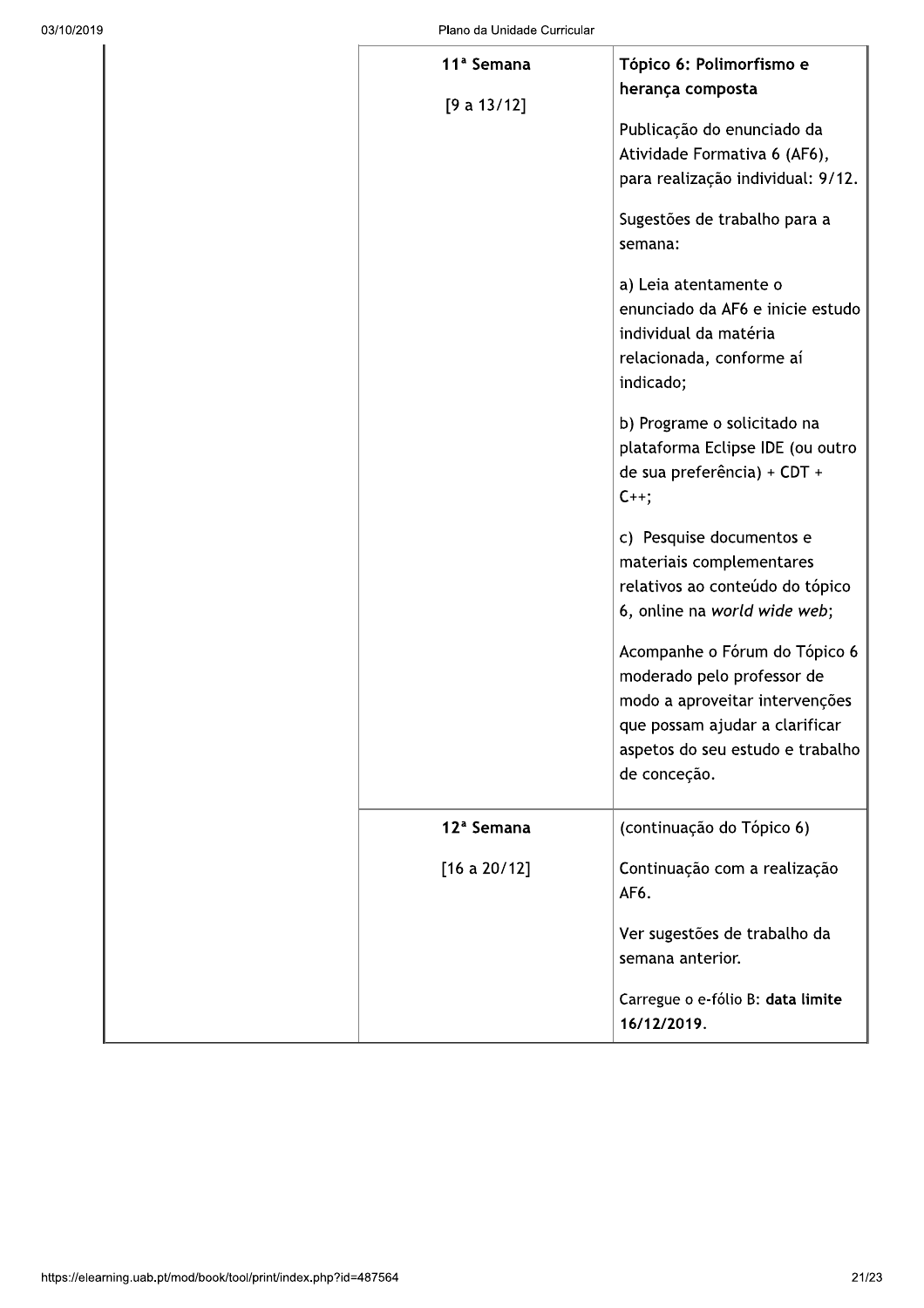## 7.4. Quarto mês

| janeiro                | O que se espera do estudante                                         |
|------------------------|----------------------------------------------------------------------|
| 13 <sup>ª</sup> Semana | (continuação do Tópico 6)                                            |
| [6 a 10/1]             | Ver sugestões de trabalho da<br>semana anterior.                     |
|                        | Utilize o fórum do tópico para<br>colocar suas dúvidas.              |
| 14 <sup>ª</sup> Semana | Tópico 7: Biblioteca streams,                                        |
| [13 a 17/1]            | templates e tratamento de<br>exceções                                |
|                        | Publicação do enunciado da<br>Atividade Formativa 7 (AF7):<br>13/1.  |
|                        | Sugestões de trabalho para a<br>semana:                              |
|                        | a) Leia atentamente o enunciado<br>da AF7 e inicie estudo individual |
|                        | da matéria relacionada, conforme<br>aí indicado;                     |
|                        | b) Programe o solicitado na AF7                                      |
|                        | no IDE Eclipse (ou outro de<br>preferência) + CDT + C++;             |
|                        | c) Pesquise documentos e<br>materiais complementares                 |
|                        | relativos ao conteúdo da tópico 7,                                   |
|                        | disponíveis online na world wide<br>web;                             |
|                        | Acompanhe o Fórum do Tópico 7<br>moderado pelo professor de modo     |
|                        | a aproveitar intervenções que                                        |
|                        | possam ajudar a clarificar aspetos<br>do seu estudo e trabalho de    |
|                        | conceção.                                                            |